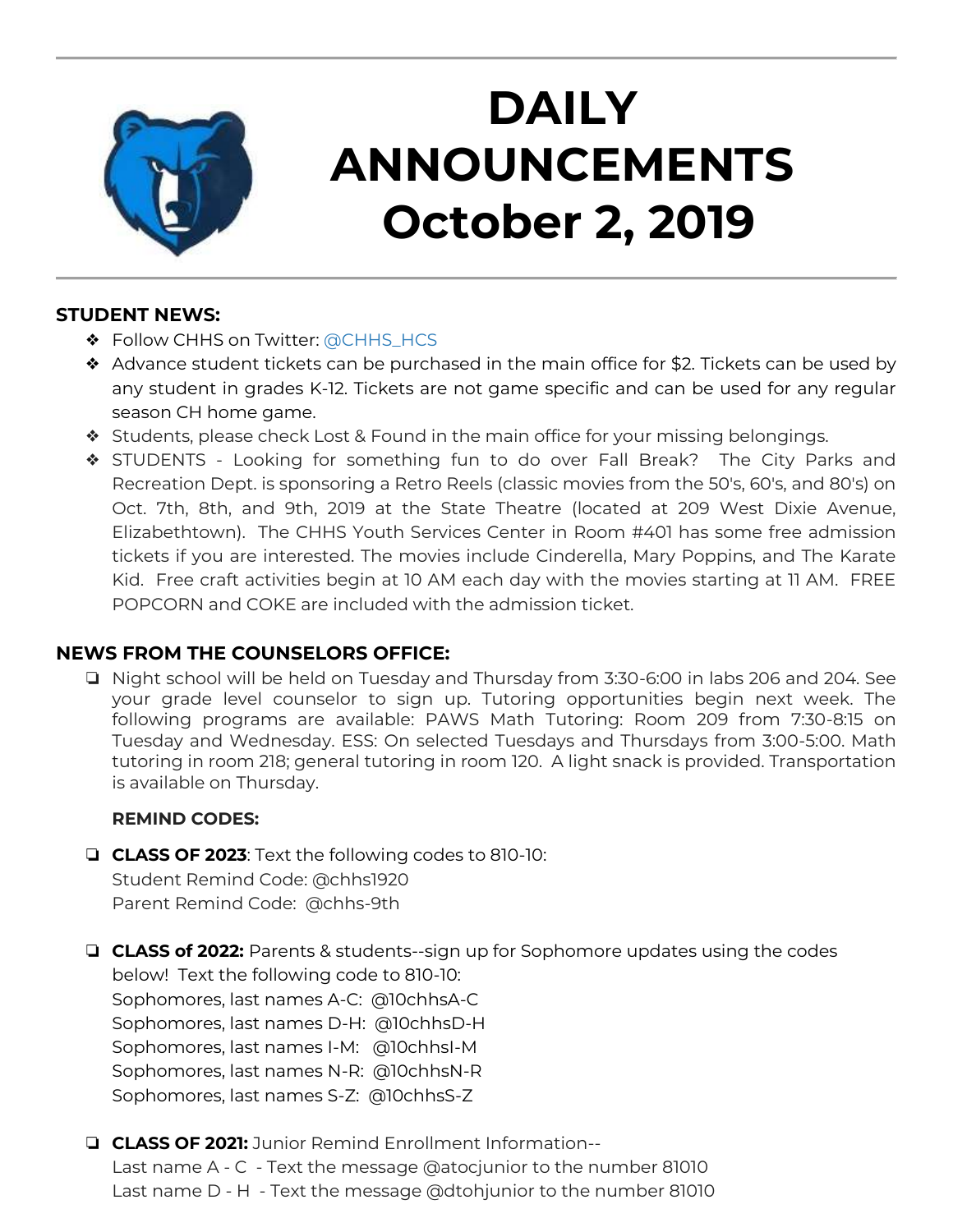

# **DAILY ANNOUNCEMENTS October 2, 2019**

Last Name I - M - Text the message @itomjunior to the number 81010 Last Name N - R - Text the message @ntorjunior to the number 81010 Last Name S - Z - Text the message @stozjunior to the number 81010

❏ **CLASS OF 2020:** Students can only join ONE student account for these. Parents can join only ONE parent account. **Student Accounts:** Senior Class Information--Text @chhssrinfo to 81010; Senior College Information--Text @srcollege to 81010 (includes Senior Class Information); Early College Seniors-- Text @cdk632 to 81010 (Includes Sr Class and Sr College) **Parent Accounts:** Senior Class Parent Information--Text @3g94ke to 81010; Senior Parent College Information--Text @kfgd72 to 81010 (includes Senior Class Information); Early College Seniors--Text @cdk632 to 81010 (Includes Sr Class and Sr College)

#### **UPCOMING EVENTS:**

- October 3: Underclass picture retakes
- October 7-11: No School/Fall Break
- October 14: No school for students. PLD for faculty & staff
- November 4: FDEA--No School
- November 5: Election Day--No School
- November 19: Blood Drive
- November 27-29: Thanksgiving Break--No School

### **CLUB NEWS:**

- ➔ Game Club members meet every Monday after school until 5:30 with Mr. Menendez in room 129.
- ➔ Central Hardin is celebrating National German week from September 30 October 4.
- ➔ Drama Club, with members of CHHS faculty, will perform *The Laramie Project* at the PAC Friday 10/18 at 7pm and Saturday 10/19 at 2pm, \$5 general admission. Faculty and staff are free, but please purchase tickets for friends and family you bring with you. Juniors interested in the school day matinee trip, see Ms. Sherrard.
- → The Bruin Art Club is currently working on Sketchtober, a sketch a day in October. See Mrs. Carpenter for the list. The Bruin Art Club will be working on the girl's restroom mural painting today and tomorrow until 5 pm. Please see Mrs. Carpenter for permission forms.

### **SPORTS NEWS:**

★ Follow us on Twitter for sports action! **[@](https://twitter.com/chhsbruinathl)**[chhsbruinathl](https://twitter.com/chhsbruinathl)